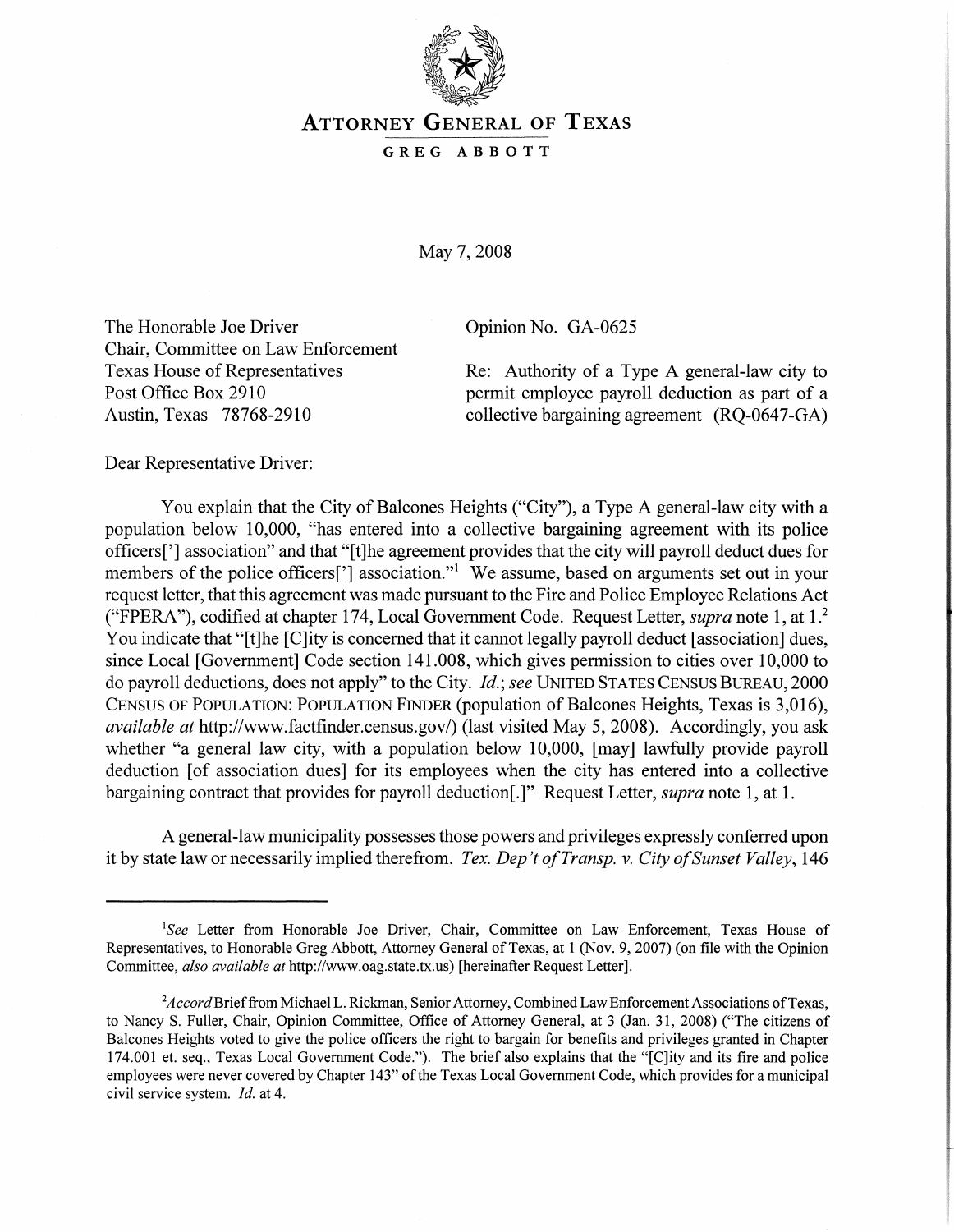S.W.3d 637, 645 (Tex. 2004); *City ofWest Lake Hills v. Westwood Legal De! Fund,* 598 S.W.2d 681, 683 (Tex. Civ. App.—Waco 1980, no writ); Tex. Att'y Gen. Op. No. GA-0084 (2003) at 8. "[A] power will be implied only when such power is reasonably incident to those expressly granted or is essential to the object and purposes of the corporation." *Westwood Legal De! Fund, 598* S.W.2d at 683.

As you point out, section 141.008, Local Government Code, expressly provides that "[t]he governing body of a municipality with a population of more than 10,000 may deduct from a municipal employee's monthly salary or wages an amount requested in writing by the employee in payment of membership dues to a bona fide employee's association named by the employee." TEX. Loc. Gov't Code Ann. § 141.008(a) (Vernon 2008). We find no express authority or express prohibition in state law for a municipality with a population of 10,000 or fewer to provide the type of payroll deductions you ask about. We consider then whether a general-law municipality with a population of 10,000 or fewer that is operating under the FPERA has implied authority to provide payroll deductions for association dues.

We begin the search for implied authority under the FPERA by examining a city's duties under the Act. Section 174.105 of the FPERA provides that when police officers are represented by an association, "the public employer and the association shall bargain collectively." *Id* § 174.105(a). "[T]he duty to bargain collectively means a public employer and an association shall[, among other things,] confer in good faith regarding compensation, hours, and other conditions of employment." *Id.* § 174.105(b)(2).

The terms "compensation, hours, and other conditions of employment" are not defined in the FPERA, and we find no Texas case that addresses whether payroll deductions like those at issue here are encompassed within these terms. But the Corpus Christi Court of Appeals has explained that

> [t]he statutory duty imposed by the FPERA is the same duty imposed by the National Labor Relations Act (NLRA) on private sector employers and labor units. The subjects included within these categories are referred to as mandatory subjects of bargaining preventing either the employer or the employee from taking unilateral action on the subject.<sup>3</sup>

*Corpus Christi Fire Fighters Ass'n v. City of Corpus Christi,* 10 S.W.3d 723, 726 (Tex. App.—Corpus Christi 1999, pet. denied) (citation omitted) (footnote added). In other words, "compensation, hours, and other conditions of employment" are mandatory subjects of bargaining under the FPERA, just as they are under the NLRA. *See id.;* TEX. Loc. GOV'T CODE ANN. § 174.105(b)(2) (Vernon 2008).

*<sup>3</sup>See Nat'l Labor Relations Bd.* v. *BASF Wyandotte Corp.,* 798 F.2d 849,852-53 (5th Cir. 1986) (explaining the three general categories of subjects of bargaining under the NLRA: (1) mandatory subjects of bargaining; (2) permissive subjects of bargaining; and (3) illegal subjects of bargaining).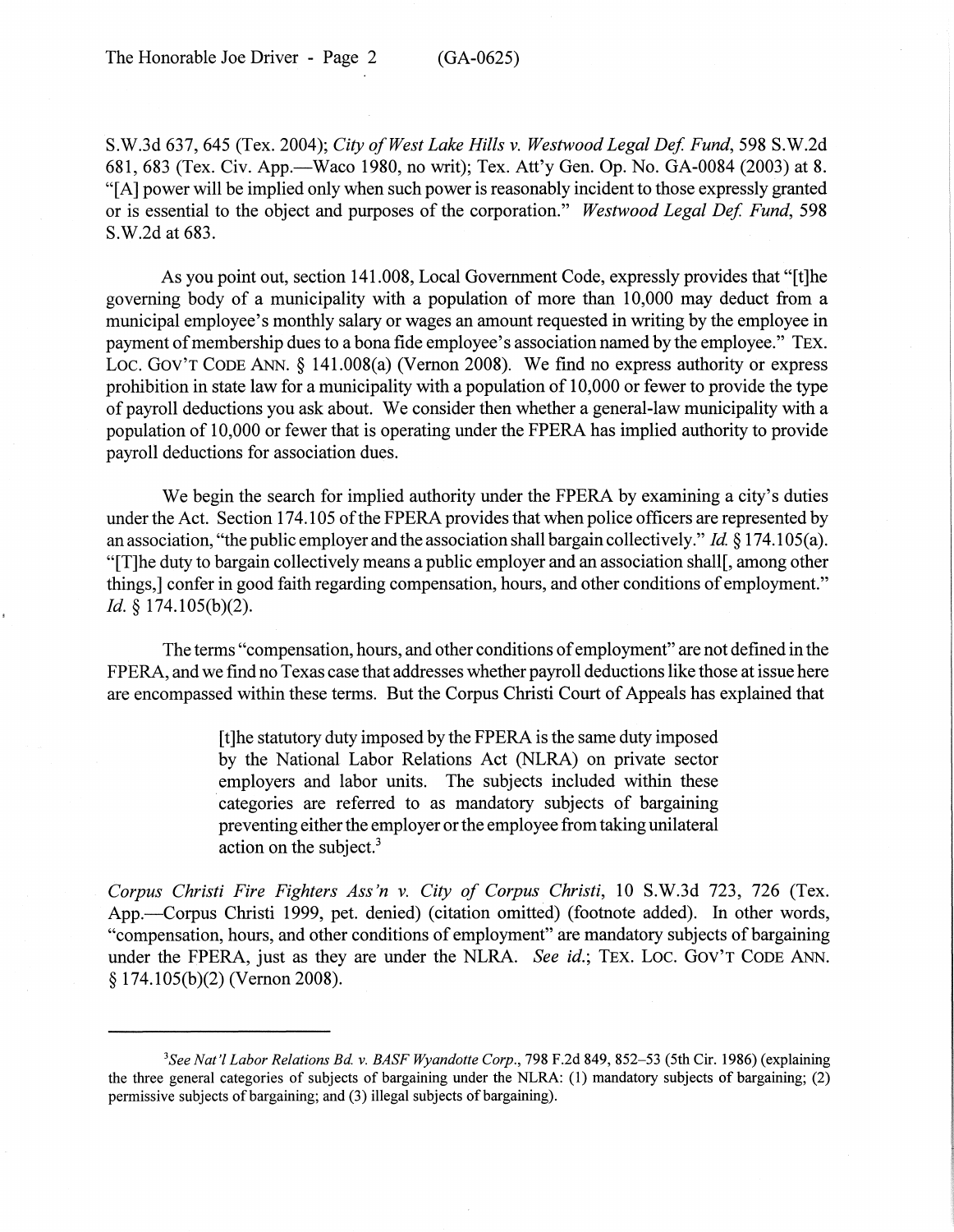The Honorable Joe Driver - Page 3 (GA-0625)

The determination of whether a particular item falls within these three broad subject areas can be difficult. "With respect to the limitations on what should be considered mandatory subjects of bargaining [under the NLRA], the Court has stated in broad terms that 'the limitation includes only issues that settle an aspect of the relationship between the employer and the employees." *Corpus Christi Fire Fighters Ass'n,* 10 S.W.3d at 726 (quoting *Allied Chern.* & *Alkali Workers of Am., Local Union No.1* v. *Pittsburgh Plate Glass Co., Chern. Div.,* 404 U.S. 157, 178 (1971)).

"Under state employment laws related to public employees, a recognized limitation on mandatory bargaining is the concept of management prerogative, which involves issues of policy that should be exclusively reserved to a government's discretion." *Id.* at 726-27 (footnote deleted).4 The Corpus Christi Court of Appeals has recognized the managerial prerogative limitation in regard to the FPERA holding "that a balancing test should be applied" such that "a proposed subject constitutes a condition of employment under the FPERA only if it has a greater effect on working conditions than on management prerogatives." *Id.* at 727-28.

The Corpus Christi court applied the balancing test to the question of whether grooming standards constitute a condition of employment as a matter of law. *Id.* at 726, 728. The court found that the policy had a greater effect on management prerogatives than on working conditions. *Id.* at 728. The purpose of the grooming standards policy was to improve the image of the fire department and promote safety. *Id.* As to these concerns, the court explained that they "are largely subjective in nature and directly reflect a reasonable departmental policy." *Id.* In contrast, the policy's effect on working conditions was minimal as the issues addressed in the grooming policy had little to do with the fire fighter's ability to perform his or her job. *Id.*

We find no Texas cases to guide us in the application of this balancing test to the question you pose. Thus, we look to other jurisdictions that have applied a balancing test to the question of whether payroll deductions are a management prerogative excluded from collective bargaining. In *National Education Association-Topeka, Inc.,* v. *USD 501, Shawnee County,* the Kansas Supreme Court considered whether the "payroll deduction of NEA-Topeka dues," among other things, was a mandatorily negotiable "term[] and condition[] of professional service." 592 P.2d 93,97 (Kan. 1979). The test the court applied to make this determination was whether the deductions had a greater direct impact on the well-being of the individual teachers than on the operation of the school system. *Id.* Although payroll deductions worked to benefit directly the teacher association in transacting its affairs, the court recognized that the teacher association is simply an agent for the teachers and "stands in the shoes of the teacher" under the test. *Id.* at 98. The court noted that there was no evidence that payroll deduction had any significant impact on the operation of the school

<sup>4&</sup>quot;Perhaps the single greatest, and almost universally recognized, limitation on the scope of bargaining or negotiation by state public employees is the concept ofmanagerial prerogative[;] ... the concept creates <sup>a</sup> dichotomy between 'bargainable' issues, that is, those issues which affect conditions of employment, and issues of 'policy' which are exclusively reserved to government discretion and cannot be made mandatory subjects of bargaining." Deborah Tussey, Annotation, *Bargainable orNegotiable Issues in State Public Employment Labor Relations,* 84 A.L.R.3d 242, 255-56 § 3[a] (1978).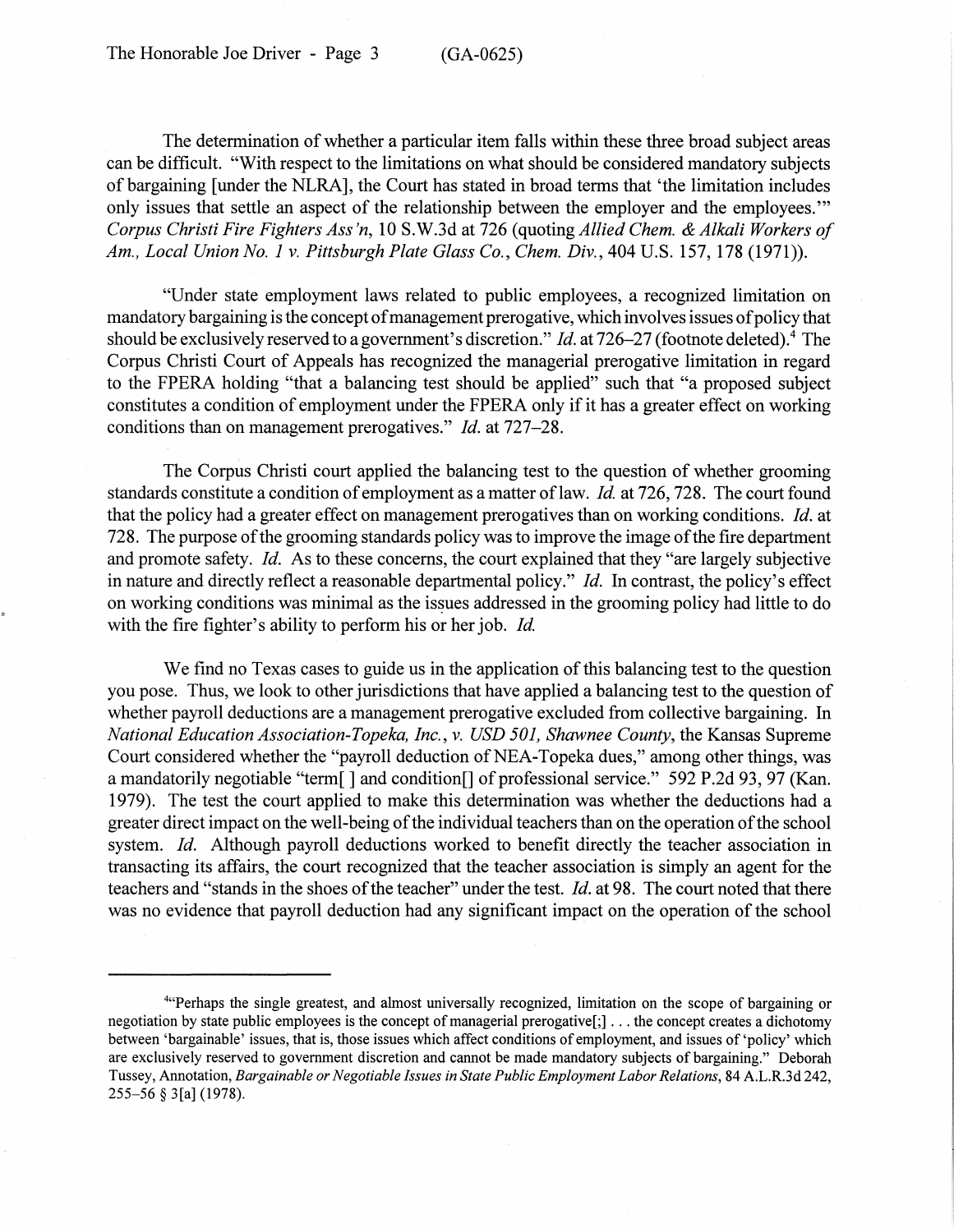district but did have considerable impact on the teachers. *Id.* The court held that the payroll deduction of NEA-Topeka dues was a mandatory subject of negotiation. *Id.* 

We believe the same reasoning applies here and that the payroll deduction of association dues has a greater effect on police officers' working conditions than on City management prerogatives. A payroll deduction is of direct benefit to the police officers' association in transacting its affairs, and the association is but an agent for the police officers as they exercise their right to negotiate. TEX. Loc. GOV'T CODE ANN. § 174.102 (Vernon 2008). Unlike the grooming standard considered by the Corpus Christi court, the issue of payroll deductions for association dues does not impact public safety or the public's perception ofthe police department. *See Corpus Christi Fire Fighters Ass'n,* 10 S.W.3d at 728. A payroll deduction does not, in our opinion, implicate the type of subjective policy issues that have been held by other jurisdictions to fall within the management prerogative. *See, e.g., Fraternal Order ofPolice, Miami Lodge 20* v. *City ofMiami,* 609 So.2d 31, 34-35 (Fla. 1992) (holding that random drug testing is a management prerogative when there is evidence ofdrug involvement by specific officers); *Town ofBillerica* v. *Int* 'I *Assoc. ofFirefighters, Local* 1495, 615 N.E.2d 564, 565-66 (Mass. 1993) (holding that a minimum staffing provision was a nondelegable right ofmanagement); *Frackville Borough Police Dep't* v. *Penn. Labor Relations Bd.,* 701 A.2d 632, 635 (Pa. Commw. Ct. 1997) (holding that the selection of a manager for a police pension fund was a management prerogative). In sum, we conclude that the payroll deduction of association dues is not a managerial prerogative and thus, is a proper subject of bargaining or negotiation.<sup>5</sup>

Having concluded that the payroll deduction of association dues is not excluded from collective bargaining, we next consider whether such a payroll deduction is an item encompassed within the terms "compensation, hours, and other conditions of employment"—mandatory subjects ofbargaining under the FPERA. Because Texas courts have indicated that the statutory duty under the FPERA isthe same duty imposed by the NLRA, we look to the NLRA and cases interpreting that Act to resolve this issue. *See McAllen Police Officers Union* v. *Tamez,* 81 S.W.3d 401, 409 (Tex. App.—Corpus Christi 2002, pet. dism'd) (looking to the NLRA, and the cases interpreting the NLRA, to resolve issues under the FPERA); *Int* 'I *Assoc. ofFirefighters, Local* 399, *Beaumont,* v. *City of Beaumont*, 610 S.W.2d 543, 545–46 (Tex. Civ. App.—Beaumont 1980, no writ) (looking to the NLRA to support the notion that vacation time is a condition of employment and legitimate subject for collective bargaining under the FPERA). The Fifth Circuit Court of Appeals has held that a dues checkoffis a condition of employment and a mandatory subject of bargaining. *Nat* 'I *Labor Relations Bd.* v. *J.P. Stevens* & *Co., Gulistan Div.,* 538 F.2d 1152, 1165 (5th Cir. 1976); *Sweeney & Co.* v. *Nat* 'I *Labor Relations Bd.,* 437 F.2d 1127, 1134 (5th Cir. 1971). Like the payroll deduction here, a dues checkoff is the deduction of union dues from the company's wage payments to the employees. *HK. Porter Co.* v. *Nat* 'I *Labor Relations Bd.,* 397 U.S. 99, 100 (1970); *see also In re NJ. Transit Bus Operations, Inc.,* 592 A.2d 547, 555 (N.J. 1991) (discussing the fact that the phrase

 $5$ We note that if such a payroll deduction would require an appropriation of money by any governing body, an association must "serve on the public employer a written notice ofits request for collective bargaining at least 120 days before the date on which the public employer's current fiscal operating budget ends." TEX. LOC. GOV'T CODE ANN. § 174.107 (Vernon 2008).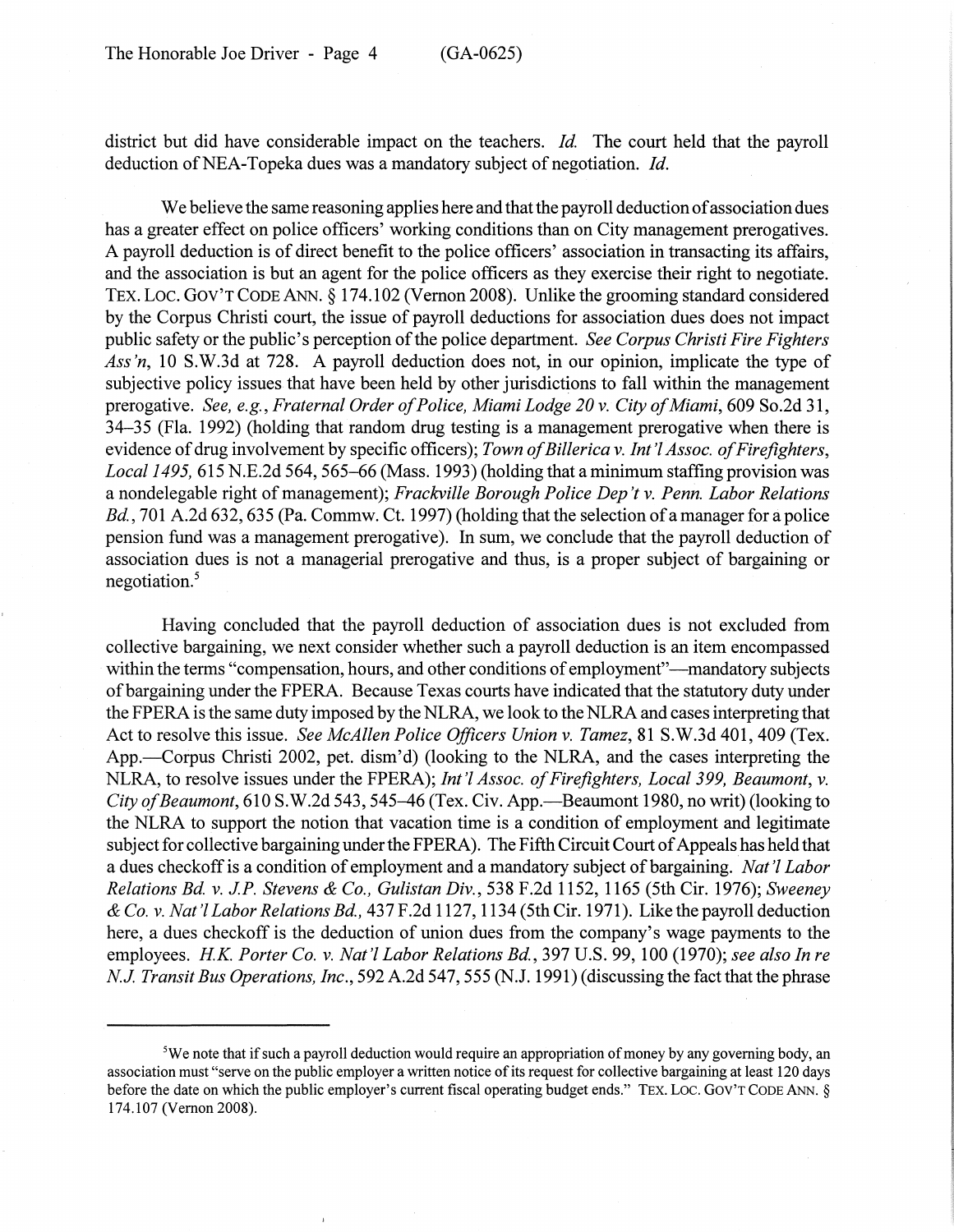"check-offrights" is associated with private sector collective bargaining while "payroll deduction" isthe language traditionally associated with public sector collective negotiation). Based on this Fifth Circuit precedent we conclude that the payroll deduction of association dues is a mandatory subject of bargaining under the FPERA.

Because we conclude that the payroll deduction of association dues is a mandatory subject of bargaining under the FPERA, we believe the City's duty under section 174.105 of the FPERA to bargain collectively with a police officers' association implicitly gives the City authority to provide this type of payroll deduction. TEX. LOC. GOV'T CODE ANN. § 174.105 (Vernon 2008). Such power is fairly implied in or incident to the duty expressly imposed on the City to collectively bargain under the FPERA. Our conclusion here comports with the policy objectives articulated in the FPERA and the legislative mandate to construe the FPERA liberally. TEX. LOC. GOV'T CODE ANN. §§ 174.002 (Vernon 2008) (setting out the policy objectives of the FPERA); 174.004 ("This chapter shall be liberally construed."),